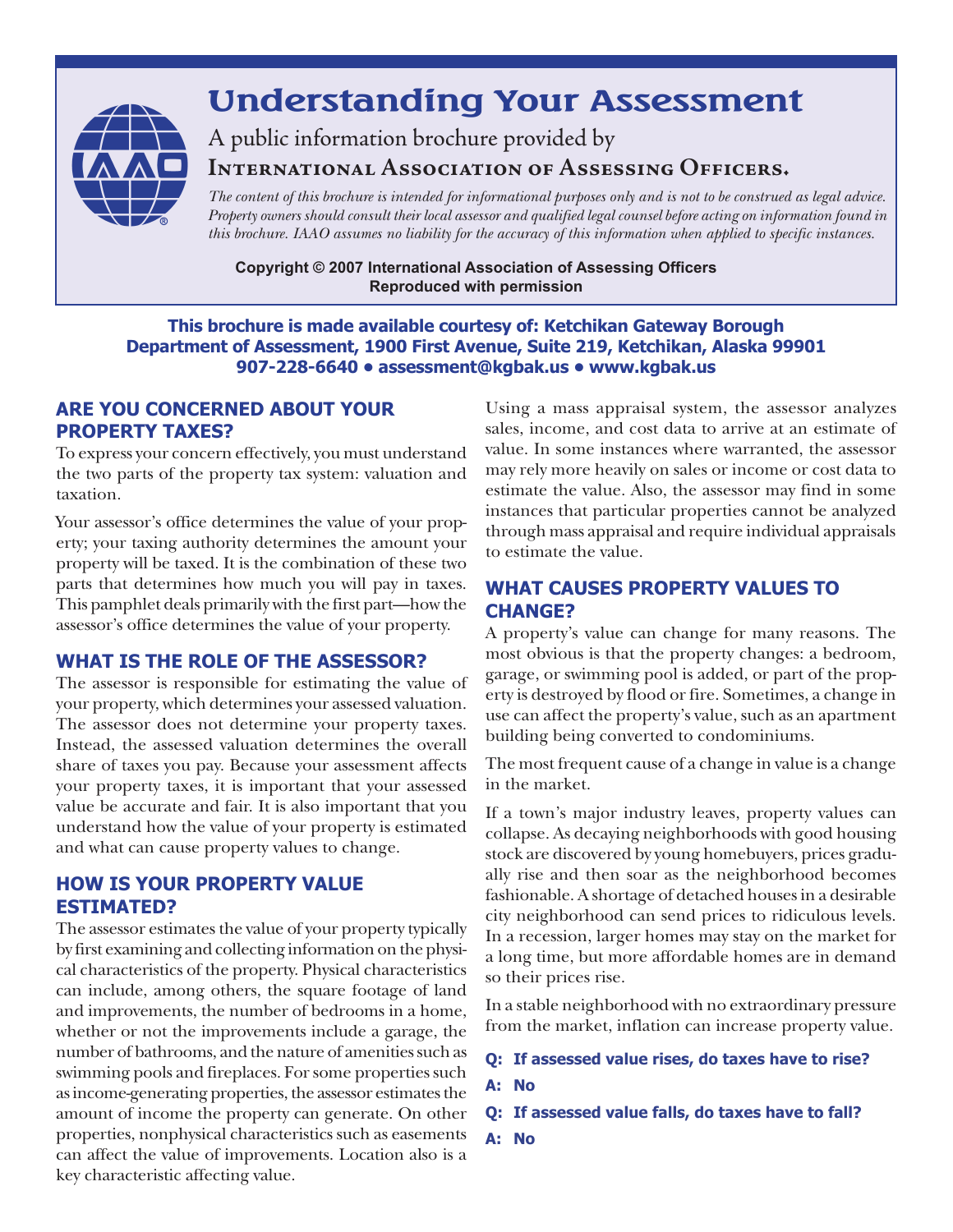## **WHAT IS The Role of Taxing AuthoRities?**

Taxing authorities decide the amount of the property tax that is owed each year, including whether the overall property tax rises, falls, or stays the same. Subject to state and local limitations, the taxing authority can determine property taxes either by adjusting the total dollars requested or by adjusting (or not adjusting) the tax rate. The amounts set by the taxing authority in combination with your assessed value determine how much you pay in taxes.

For example, suppose taxing authorities decide to raise \$1 million in property taxes and the assessor estimates the total assessed value of all taxable property in your community at \$100 million. Then the property tax rate would be calculated by dividing the amount of tax to be raised by the total assessed value:

\$1 million/\$100 million = 1 percent.

If your home's assessed value is \$100,000, your property tax bill will be:

1 percent  $x$  \$100,000 = \$1,000.

For another example, suppose the total assessed value of your community doubles from \$100 million to \$200 million and the amount to be raised stays the same. The tax rate will be:

 $$1$  million/\$200 million = 0.5 percent.

Your taxes, even though your home has doubled in value, will be the same:

0.5 percent  $x$  \$200,000 = \$1,000.

Sometimes, property owners are lucky enough to experience growth in the value of their properties while others remain the same or even fall. In these instances, property owners may experience higher taxes even if all other factors stay the same. For example, suppose your home doubles in value from \$100,000 to \$200,000 but the amount requested by the taxing authority remains at the same at \$1 million and the overall assessed value of your community remains the same at \$100 million. Then the tax rate will be:

\$1 million/\$100 million = 1 percent.

However, your taxes will increase from:

1 percent x \$100,000 = \$1,000

to

```
1 percent x $200,000 = $2,000.
```
Property taxes can also increase when your community's assessed value increases and the taxing authority chooses to keep the tax rate the same. For example, if the taxing authority decides to keep the tax rate at 1 percent even though it could have raised the same amount of overall taxes at 0.5 percent, then your taxes will be:

## 1 percent x  $$200,000 = $2,000$ .

The taxing authorities are demanding more money, even though they have not changed the rate.

## **WHAT ARE THE GROUNDS FOR AN APPEAL?**

If you believe the estimated value of your property is incorrect, you will want to know:

- How the assessor values property
- How to gather information about your property and similar properties
- How the appeals process works and what the deadlines are

You also have a responsibility to furnish accurate information about your property to the assessor.

An assessment appeal is not a complaint about higher taxes. It is an attempt to prove that your property's estimated market value is either inaccurate or unfair.

You may appeal when you can prove at least one of three things:

- Items that affect value are incorrect on your property record. You have one bath, not two. You have a carport, not a garage. Your home has 1,600 square feet, not 2,000 square feet.
- The estimated market value is too high. You have evidence that similar properties have sold for less than the estimated market value of your property.
- The estimated market value of your property is accurate but inequitable because it is higher than the estimated value of similar properties.

**Note:** You will not win an appeal because you think your taxes are too high. This is an issue your must take up with the officials who determine budgets. However, you may be eligible for tax relief or exemptions. The assessor's office can give you information about exemptions.

# **THE APPEALS PROCESS—STEP BY STEP**

## **Procedures and Deadlines**

When you receive your assessment notice, read it for instructions about deadlines and filing procedures. If they are not clear, call the assessor's office for information. Be sure you understand and follow instructions. A missed deadline or incorrect filing can cause an appeal to be dismissed.

#### **Informal Review**

The first step in an appeal is usually an informal meeting with someone in the assessor's office (sometimes this informal review is handled by telephone or mail or on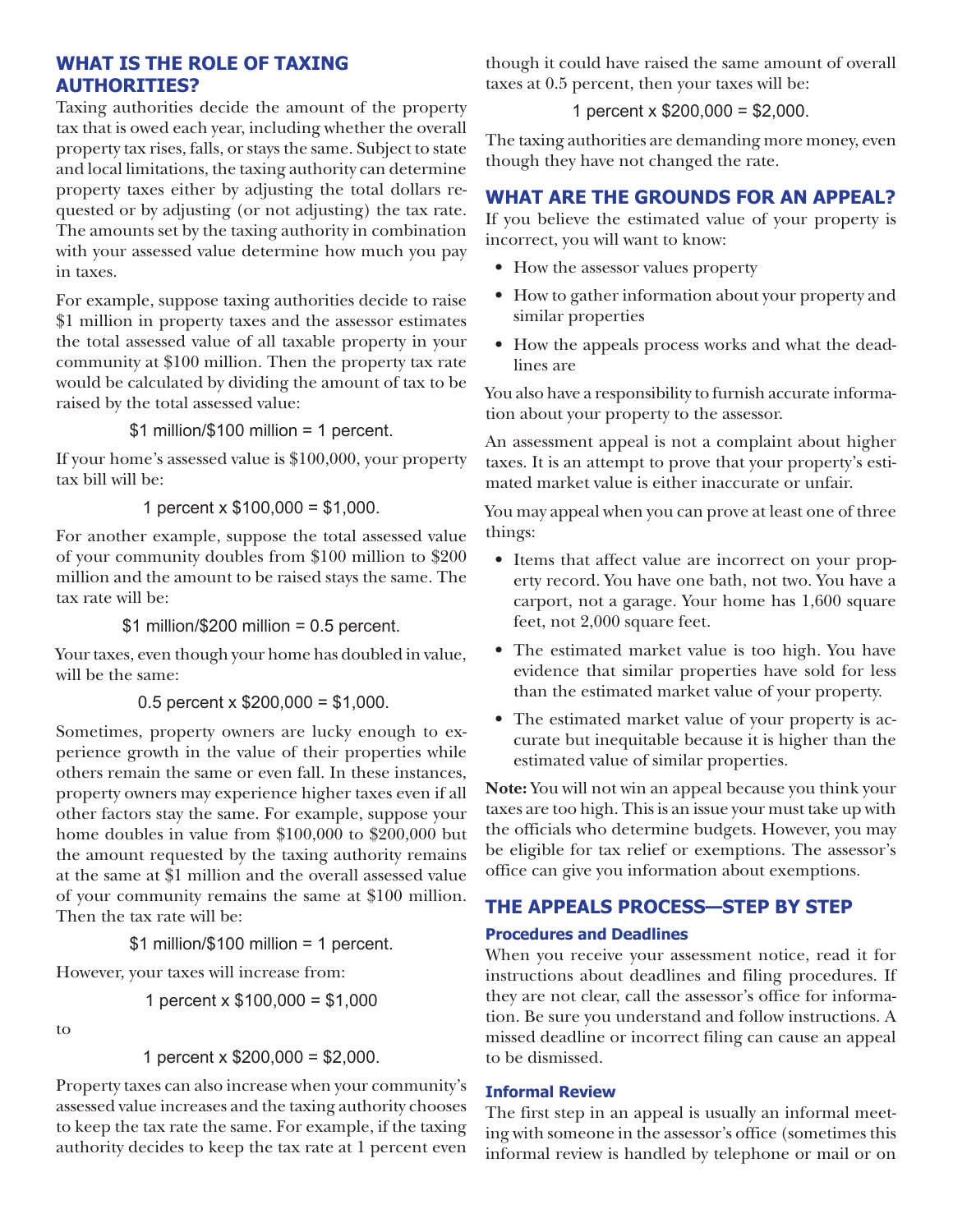line). Information on the mechanics and deadlines for setting up an appointment should be included with your assessment notice, along with similar information for the entire appeals process.

The information in the assessor's office, including the property characteristics and assessments of similar properties, is public in most states. This information can be helpful in preparing your appeal.

#### **Preparation**

Prepare for the meeting. Find your property identification number on your assessment notice. Use this number to view or obtain a copy of your property record from the assessor's office.

Review the facts on the property record. Is the architectural style correctly stated? If not, a recent photo of your home will help correct the information. Check the square footage of the living area of your home, the size of your lot, the number of bathrooms and bedrooms, the presence or absence of a garage or finished basement, the construction materials, the condition, and so on.

Gather as much information as you can on similar properties in your neighborhood. Ask the assessor's office or a real estate broker for sales prices on these properties. Use the addresses of comparable properties to review their property record forms, which should also show their appraised values. (In some states, it is against the law for the assessor to provide this information.)

Compare the features of these properties with the features of yours. If there are differences, the values of the properties may be different.

#### **The Meeting**

The purpose of the informal review, which is not yet an appeal, should be:

- • To verify the information on your property record form
- • To make sure you understand how your value was estimated
- To discover if the value is fair compared with the values of similar properties in your neighborhood
- To find out if you qualify for any exemptions
- • To be sure you understand how to file a formal appeal, if you still want to appeal

The person conducting the meeting will probably review your property record form with you and give you information about comparable properties. Present any information you have gathered.

The person conducting the meeting may not commit to a change in value at this meeting, even though you may have uncovered an error or the assessment appears to be inequitable. The decision about a value change may have to be made by someone else and communicated to you in writing. If this is so, find out when you can expect to hear from the office.

View the assessor's office as an ally, not an adversary. Employees of the office should have been trained to be calm, polite, and helpful, but they are only human. If you are calm and polite, they are likely to be more helpful and can concentrate on giving you the information you need for an appeal.

#### **Formal Appeal**

Residential appeals are often settled at the local level. If you are not satisfied with the results of your informal review, you have several more opportunities. The first level of formal appeal is usually to a local board. Your appeal is more likely to be successful if you present evidence that comparable properties in the same neighborhood are assessed for less than yours. Copies of property record forms on your comparables, with records of their estimated market values or sales prices, are your best defense. Note any differences between your property and the comparables and point out these differences. A recent appraisal of your own property can be good evidence of its value. The appeal board is interested only in the fairness and accuracy of the value placed on your property, not in whether you can afford to pay your taxes or whether taxes are too high.

You should be certain to find out when you can expect results from this level of appeal and to what and how many tax years the result will apply.

#### **Additional Levels of Appeal**

If you disagree with the local board's decision, additional administrative or legal remedies may be available. In some cases, it may be advisable for you to seek legal or professional representation in pursuing your claims. Information about these is available from your assessor's office.

## **QUESTIONS**

Your assessor is often the best source for answering questions. In addition, many communities have taxpayer advocacy groups that can assist you with your questions. You can try consulting the International Association of Assessing Officers, an association of assessing officers from around the United States and the world, or your local bar association.

## **Was this Brochure Helpful?**

Send comments to:

**International Association of Assessing Officers** Attn: Publications & Marketing 314 W 10th St Kansas City, MO 64105-1616